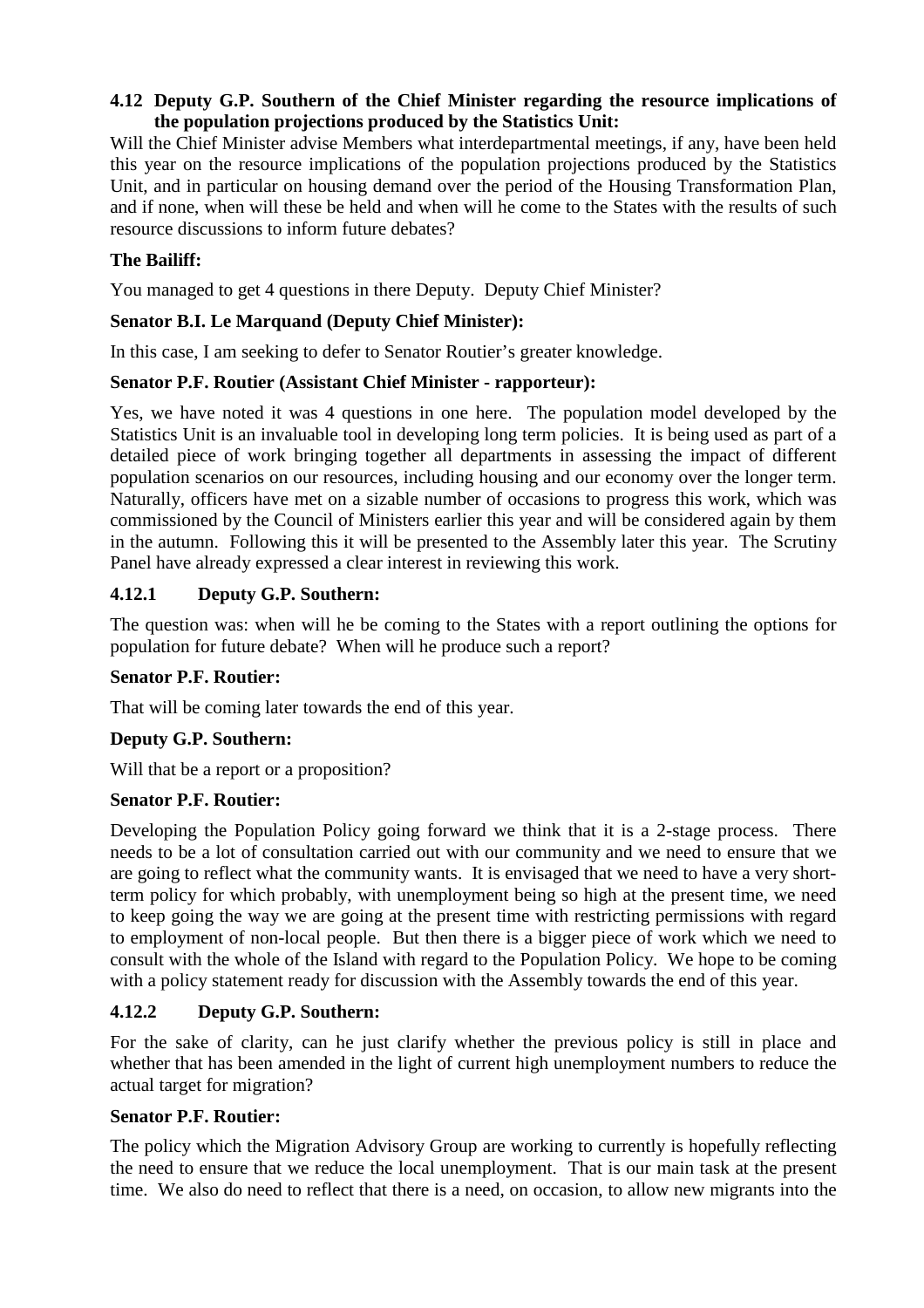Island if they are providing high value employment. There is a balance to be struck between getting local people already in the Island into work, but also encouraging new businesses to establish themselves to create new employment for local people as well.

# **4.12.3 Deputy M.R. Higgins:**

Can the Minister tell us what the current target is for the population growth of this Island? There must be one at the present time. I think, if I remember correctly, when we were discussing the hospital, 115,000 was the projection they were basing the hospital on. What exactly is the figure currently and what are you considering about going beyond that, because I think you are?

## **Senator P.F. Routier:**

As Members I think are generally aware, there is no current target. The last time we developed a policy 250 households per year were going to be allowed. That has been tightened-up considerably under the current circumstances of high unemployment.

# **4.12.4 Deputy M.R. Higgins:**

Supplementary? Could you just tell us then on the basis of the figures you are using at the moment, what are your projections for 5 years' time or even 10 years' time or whatever dates you have in mind?

## **The Bailiff:**

Through the chair, please, Deputy.

## **Senator P.F. Routier:**

The population statistics are being worked on by the Statistics Unit and their modelling is happening at this present time. I think Members, if they could be patient to allow the work to continue, we will be coming back to the Assembly after the summer break.

## **4.12.5 Deputy M.R. Higgins:**

The Minister is not answering the question. The Statistics Unit must have been given some guidance by the Ministers as to the population they are looking at for the modelling to take place. They are not doing it on their own. If they are then the Minister is being negligent.

## **Senator P.F. Routier:**

The whole of the department, including the Statistics Unit and the Economic Department are all working to 3 scenarios. They have been asked to look at 3 scenarios. They are net nil immigration, plus 300 and also plus 700, which has been the actual experience. They are the scenarios which they are being asked to look at. That is just to help us form policy for the future. It is not saying that those are the targets by any means. What we are currently doing, as I hope Members appreciate, is under the current situation with high unemployment, we are being as restrictive as we possibly can, but also allowing new businesses to establish and create new employment.

## **4.12.6 Deputy T.M. Pitman:**

Deputy Southern's question probably takes us to the matter that is probably the most fundamental issue to establishing or ensuring quality of life over the coming years. So, could the Assistant Minister just repeat his answer? Did I correctly hear him when he said there are no targets? We just seem to be making this up, 300 or 700. What are we doing now? That just seems to me a deeply worrying scenario.

## **Senator P.F. Routier:**

I hope I am not giving the impression - to some Members it may be the case - that there is no policy currently in place. There is a policy in place that is a lot tighter than what it has been in